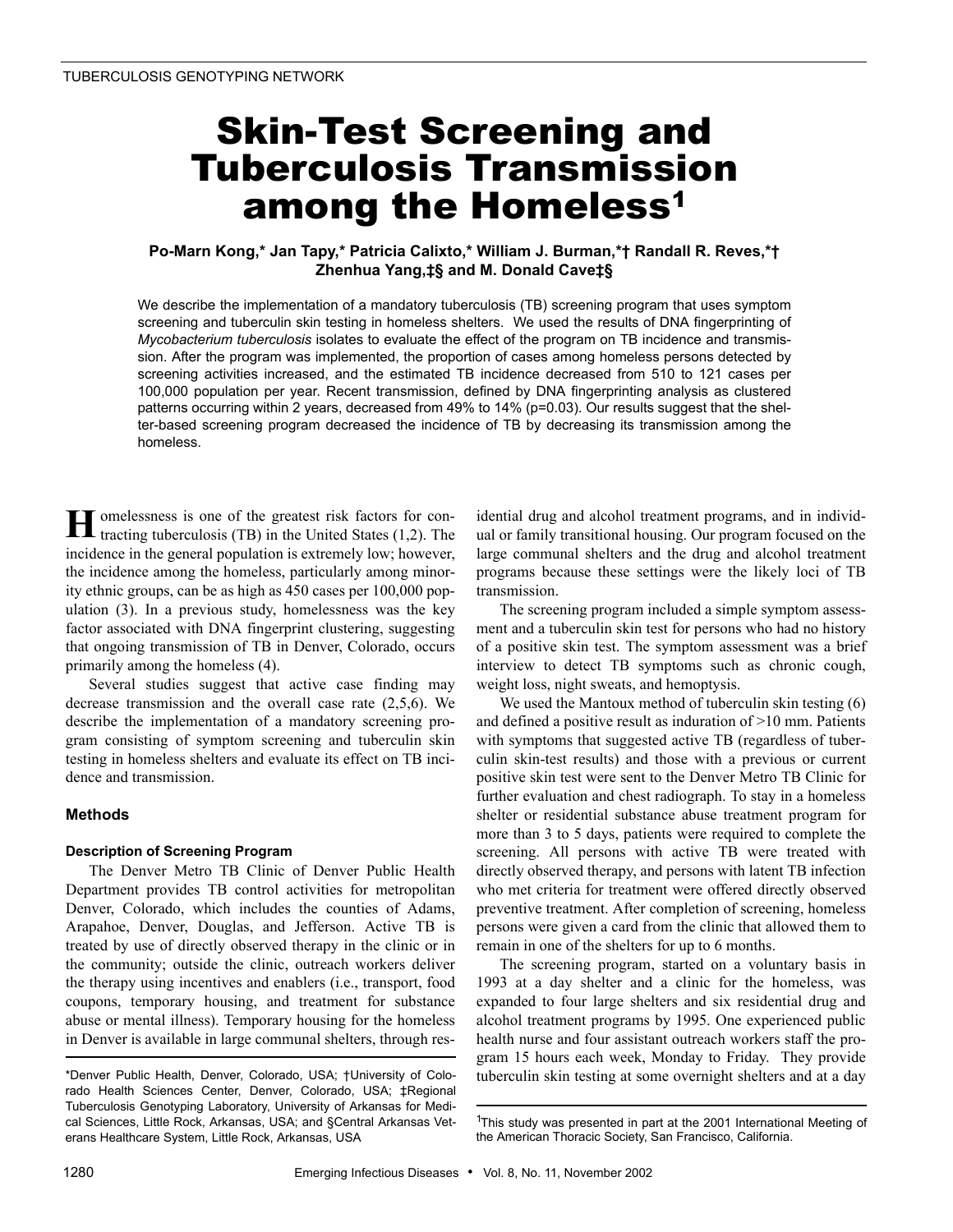shelter and a clinic for the homeless. In our analysis of the program, we included all persons identified as homeless or in the residential drug/alcohol treatment programs between January 1995 and December 1998.

#### **Data Analysis**

Persons with active TB were considered homeless if they lived in one of the shelters or residential substance-treatment centers or were reported as homeless in clinic records between 1988 and 1998. Data were available for 1995 to 1998 on whether TB diagnoses were detected by the screening program or by staff at a medical facility. We obtained the numbers of homeless persons from studies done in 1995 and 1998 by the Colorado Department of Human Services (7). These studies enumerated the persons living in shelters and residential substance treatment centers and also estimated the number of persons living in other temporary housing and on the streets. Data for homeless populations in 1996 and 1997 were not available, so we estimated this number, assuming a linear increase in the total. We analyzed TB incidence for the 11-year period, from 1988 (the year that isolates were first available for DNA fingerprinting) through 1998, compiling data for 7 years before and 4 years after the screening program was implemented for the homeless in 1995.

We analyzed identical fingerprinting patterns in homeless patients from 1988 through 1998. Initial DNA fingerprinting used the IS*6110* technique, and secondary fingerprinting used pTBN12 for isolates having five or fewer hybridizing bands (4,8). To estimate recent TB transmission in the homeless population, we calculated the proportion of cases clustered within a 2-year period of a preceding case with the identical DNA fingerprint (9). We compared the proportion of cases caused by recent transmission during the 7-year period before the program (1988–1994) with the proportion caused during the first 4 years of the program (1995–1998) to assess the effect of the screening program on TB transmission.

Analyses were done by using Epi Info, version 6.0 (Centers for Disease Control and Prevention, Atlanta, GA). The proportion clustered in the two time periods was compared by using the Fisher exact test.

#### **Results**

#### **Screening Program Evaluation**

The estimated number of homeless persons in Denver, Colorado, increased from 3,330 in 1995 to 5,792 in 1998. This increase was largely attributed to the combination of population growth in the metropolitan area and rising housing costs (7). The four large communal shelters could accommodate <1,176 persons and the transitional housing and treatment programs <980 persons. The number of homeless persons who had tuberculin skin tests increased from 893 in 1995 to 3,897 by 1998 (Table 1). The screening ratio (number of completed skin tests divided by the estimated population) increased from 26.7 to 67.3 per 100 persons during this period. The proportion

Table 1. Effect of screening program on tuberculin skin testing and treatment of latent tuberculosis among the homeless, Denver Health Tuberculosis Clinic, 1995–1998

| Year                                                                                                          | Tuberculin<br>testing ratio <sup>a</sup> | Tuberculin skin-<br>test positivity $(\% )$ | Completion of<br>treatment of latent<br>tuberculosis infection $(\%)$ |  |  |  |  |  |  |
|---------------------------------------------------------------------------------------------------------------|------------------------------------------|---------------------------------------------|-----------------------------------------------------------------------|--|--|--|--|--|--|
| 1995                                                                                                          | 893/3,350 (26.7)                         | 150/893 (17)                                | 7/37(18.9)                                                            |  |  |  |  |  |  |
| 1996                                                                                                          | 1,799/4,164 (43.2)                       | 267/1,799 (15)                              | 24/83 (28.9)                                                          |  |  |  |  |  |  |
| 1997                                                                                                          | 3,438/4,978 (69.1)                       | 397/3,438 (12)                              | 24/93 (25.8)                                                          |  |  |  |  |  |  |
| 1998                                                                                                          | 3,897/5,792 (67.3)                       | 470/3,897 (12)                              | 22/59(37.3)                                                           |  |  |  |  |  |  |
| <sup>a</sup> Completed tuberculin tests divided by estimated homeless population (tests per 100)<br>persons). |                                          |                                             |                                                                       |  |  |  |  |  |  |

of persons with positive tuberculin skin tests decreased during the study period (17% in 1995, 12% in 1998, p<0.01) (Table 1). Only those persons not already known to be positive were tested.

Active TB was diagnosed in 94 homeless persons during the 11-year period from 1988 to 1998. Of those, 87 (93%) had positive cultures. The number of confirmed cases increased to a peak of 17 cases in 1995 and then decreased to 7 during each of the next 3 years (Table 2). When the increase in the number of homeless persons during this period is considered, the estimated incidence of active TB decreased from 510 to 121 per 100,000 persons from 1995 to 1998.

The screening program was more successful in early identification of TB cases than in treatment of latent TB infection, which had low acceptance and completion rates (Table 1) that did not change substantially from 1995 to 1998. Over the 4 year period, 1,284 positive tuberculin skin tests were recorded, but only 272 homeless persons initiated isoniazid treatment; of those, 77 (28%) completed therapy. Five (29%) of the 17 confirmed cases of TB diagnosed in 1995 were detected through the screening program. Of seven TB cases diagnosed during each of the 3 subsequent years (1996–1998), the screening detected three, five and four cases, respectively, for a mean of 57%.

#### **DNA Fingerprinting Analysis**

DNA fingerprinting results were available for 76 (87%) of the 87 culture-positive cases (Table 2). Isolates from the 76 patients demonstrated 51 different DNA fingerprinting patterns. Nine clusters, in which identical patterns occurred at any time during the study period, consisting of 2–12 patients included 34 (45%) of the 76 patients. Clusters in which cases occurred within 2 years of each other were present in six DNA fingerprinting patterns and accounted for 27 (36%). In three other clusters, occurrences of TB in patients were separated by >2 years. DNA fingerprinting patterns unique in the homeless population were found in the remaining 42 patients' isolates, 9 of which had patterns also found in nonhomeless TB patients in the community. Of these, we detected one matching set of isolates for each of eight patterns in nonhomeless patients; one case in a homeless patient was followed 3 years later with three cases in nonhomeless persons who had isolates of the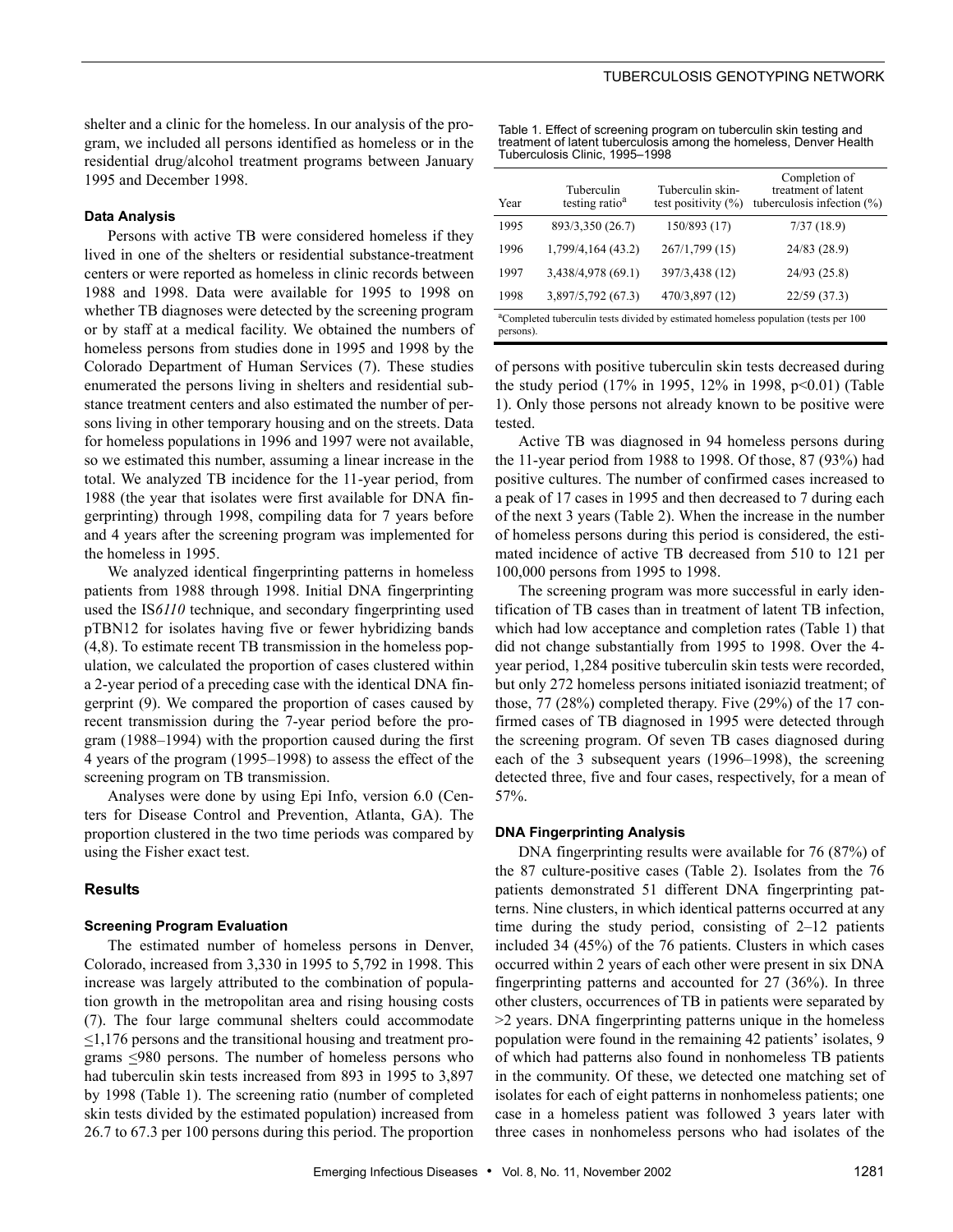## TUBERCULOSIS GENOTYPING NETWORK

|                         | Years        |              |                |                  |                |                |                |                |             |             |              |                |
|-------------------------|--------------|--------------|----------------|------------------|----------------|----------------|----------------|----------------|-------------|-------------|--------------|----------------|
| RFLP clusters           | 1988         | 1989         | 1990           | 1991             | 1992           | 1993           | 1994           | 1995           | 1996        | 1997        | 1998         | Total          |
| $\boldsymbol{A}$        |              |              |                |                  |                |                |                |                |             |             |              | $\overline{c}$ |
| $\, {\bf B}$            |              |              |                | $[1]^{b}$        | $[2]$          | 1              |                |                |             |             |              | 2[3]           |
| $\mathbf C$             |              |              |                |                  |                |                |                |                |             |             | 1            | 3              |
| D                       |              |              |                |                  |                | 1              |                |                |             |             |              | $\overline{2}$ |
| $\mathbf E$             |              |              |                | 1                | 1              |                |                |                |             |             |              | $\overline{2}$ |
| $\rm F$                 |              |              |                |                  |                |                |                | $\overline{c}$ |             |             |              | $\overline{2}$ |
| G                       |              |              |                |                  |                | $\mathbf{1}$   |                |                |             | $[2]$       |              | $2\ [2]$       |
| H                       |              |              | 1              | 3[1]             | $\overline{c}$ |                | 1              |                |             | $[1]$       |              | 7[2]           |
| $\rm I$                 |              |              | $\mathfrak{2}$ | $\mathfrak{Z}$   | 1[2]           | 3[1]           | 1              | $2\ [2]$       | $[2]$       |             |              | 12[7]          |
| Total clusters          | 1            |              | $\overline{4}$ | 9[2]             | 4[4]           | 6 [1]          | 3              | 5[2]           | 0[2]        | 0[3]        | $\mathbf{1}$ | 34 [14]        |
| Unique RFLP             | $\mathbf{1}$ | 1            | $\mathfrak{Z}$ | $\boldsymbol{2}$ | $\mathfrak{Z}$ | $\sqrt{6}$     | $\mathfrak{Z}$ | $\tau$         | 5           | 6           | 5            | 42             |
| Test ratio <sup>c</sup> | 2/4<br>(50)  | 2/2<br>(100) | 7/7<br>(100)   | 11/11<br>(100)   | 7/7<br>(100)   | 12/12<br>(100) | 6/6<br>(100)   | 12/17<br>(71)  | 5/7<br>(71) | 6/7<br>(86) | 6/7<br>(86)  | 76/87<br>(87)  |

Table 2. DNA fingerprinting results for culture-confirmed tuberculosis cases among homeless persons, Denver Health Tuberculosis Clinic, 1988–1998<sup>a</sup>

<sup>a</sup>RFLP, restriction fragment length polymorphism.

bNumbers in brackets refer to the 14 case isolates from nonhomeless patients that share DNA fingerprinting patterns with the homeless patients.

Number of case isolates with DNA fingerprinting results divided by total culture-positive cases (% tested).

identical DNA fingerprint type (data not shown). Among the homeless patients, persons born outside the United States constituted 7 (17%) of the 42 cases with unique isolates and 3 (9%) of the 34 cases with clustered isolates.

The estimated proportion of TB cases resulting from recent transmission within the homeless population, defined as cases that were clustered within 2 years, decreased from 49% (23/ 47) in the 7-year period (1988–1994) before the screening program was implemented to 14% (4/29) in the 4-year period  $(1995-1998)$  after the program was implemented (p=0.03).

DNA fingerprinting results were available for 272 (55%) of 491 of culture-positive cases among persons who were not homeless. The proportion of nonhomeless case isolates with DNA fingerprinting results increased from 47% (167/353) to 53% (112/210) for the years 1988–1994 and 1995–1998, respectively. Case isolates in the nonhomeless population showed 233 DNA fingerprinting patterns with 24 clusters of two to seven patients. In four of the clusters among homeless persons, cases in homeless persons were followed by two to seven cases with the same DNA fingerprinting pattern in nonhomeless persons (Table 2). The largest cluster (I) originated with a case diagnosed in a homeless person in Denver who had stopped treatment in another state in 1990; the same strain was detected in 11 additional cases in homeless persons over a 6 year period and was also detected in 7 cases in nonhomeless persons, the first 2 of which were nosocomially acquired in 1992.

#### **Discussion**

The institution of a TB-screening program for the homeless population in congregate settings in Denver in 1995 was associated with a substantial decrease in the incidence of active TB in this high-risk population. The mechanisms by which the program could have caused this reduction in TB incidence include treating active cases earlier and treating persons with latent TB infection, thus preventing future active TB cases. Treating persons with latent TB infection was unlikely to have played a major role, however, since we found low rates of starting and completing treatment for this type of infection, a finding noted in previous reports (1,10).

The screening program more likely reduced TB transmission by earlier diagnosis and treatment of active TB cases (the top priority activity in TB control). The program was effective in finding TB patients, detecting over half the active TB cases reported in homeless persons from 1996 to 1998. In contrast to the low acceptance and completion of latent TB infection treatment, high rates of treatment completion for active TB cases can be achieved with directly observed therapy supported by public health regulations (11,12). The results of the DNA fingerprint analysis are consistent with the conclusion that early detection of TB through the screening program leads to a reduction in transmission. New, unique strains of *M. tuberculosis* have continued to appear among the Denver homeless population, but cases from recent transmission (clustered in the homeless population within 2 years) decreased.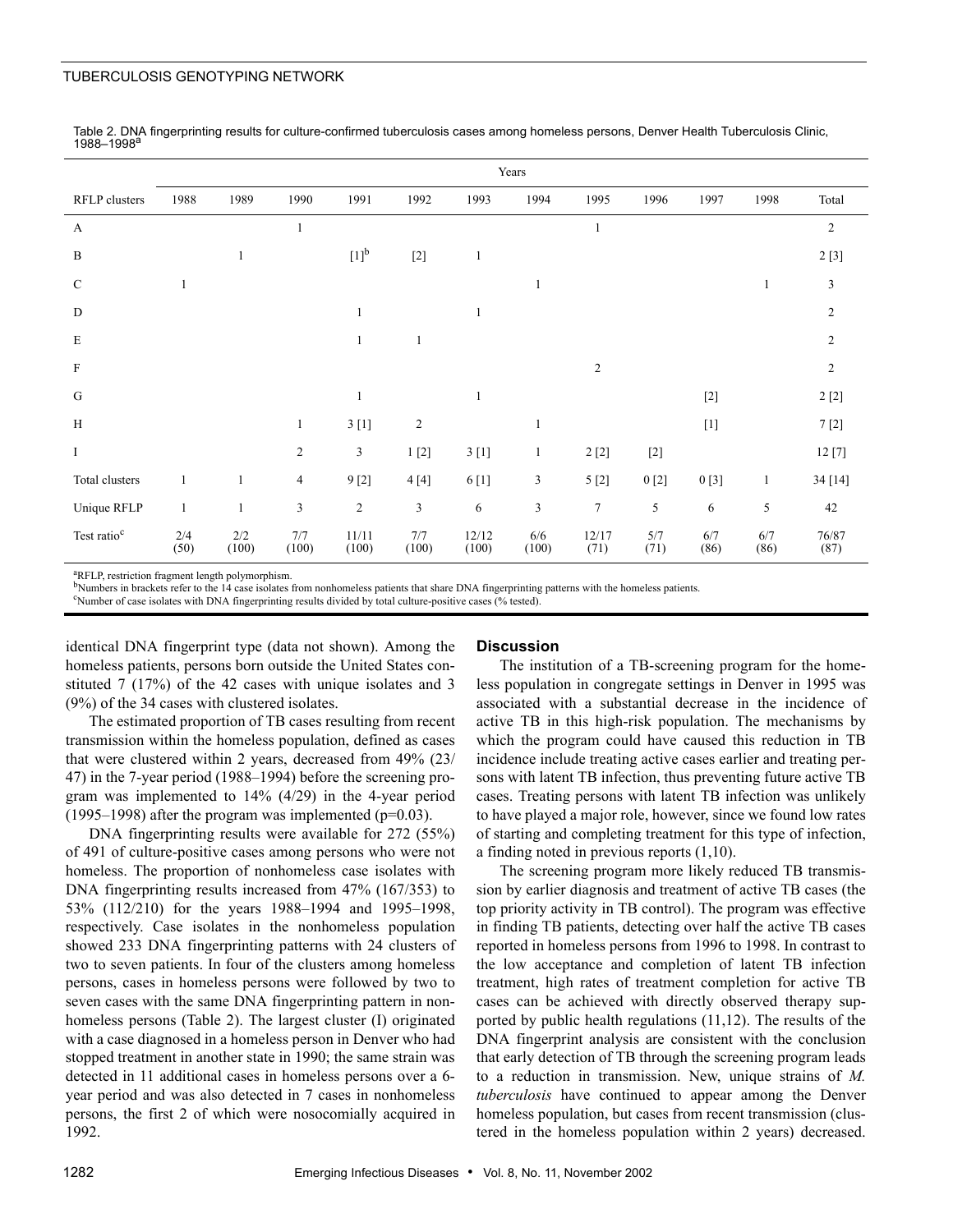### TUBERCULOSIS GENOTYPING NETWORK

The estimated number of active TB cases decreased despite an increasing population of homeless persons, leading to a drop in the annual incidence rate from 510 to 121 per 100,000 persons.

Other potential explanations for the reduction in TB cases in the homeless population include failure to detect subsequent cases and errors in population estimates. The mandatory TB screening program for residents in shelters and residential substance treatment programs may have led some homeless persons to live in other settings or to leave Denver; the latter reason led to the diagnosis of subsequent cases in other jurisdictions. However, the Denver Metro TB Clinic receives reports of cases diagnosed in Metropolitan Denver and conveys them to the TB Control Program at the Colorado Department of Public Health and Environment; cases were not likely missed unless diagnosed outside Colorado. Obtaining an accurate count of homeless persons is difficult so we based our denominator in this study upon estimates obtained by the Colorado Department of Housing (7). Even if the population at risk had remained the same, despite indications otherwise, the incidence rate would still have decreased from 510 to 210 (rather than 121) per 100,000 persons per year from 1995 to 1998. We detected substantial TB transmission in the homeless population for only two of nine homeless clusters, raising the possibility that the increase in cases was the result of one or two outbreaks running their natural course. Further studies with larger numbers of cases are needed to address this issue; however, our data support the concept that early case detection results in lower rates of transmission in homeless populations.

The possibility exists that clusters that occurred over several years were strains that lingered in the community but were not detected in our study; we obtained DNA fingerprints for only 55% of the cases in the community among nonhomeless persons and cannot rule out that possibility. For clustered cases occurring many years apart, we may have missed links in transmission because of patients who were not tested in the community or who moved out of the area without diagnosis. As we increase our understanding of how to interpret the results of DNA fingerprinting, we may find that clusters that are far apart represent a remote transmission that resulted in latent TB infection with later reactivation. The secondary cases would then share the same pattern as the original (source) case, but the connection between them would be more difficult to identify since the contact in these cases occurred many years earlier.

Of the 42 homeless cases with unique patterns, seven (17%) were diagnosed in foreign-born persons. Of those, one patient arrived in United States <2 years before TB diagnosis, three 2–5 years before diagnosis, two 5–10 years before diagnosis, and one for an unknown period of time. Few of the unique patterns found among homeless patients represent cases imported from foreign countries.

Various screening programs have been proposed to decrease TB transmission among homeless persons (13). Chest radiographic screening provides a rapid assessment for poten-

tially transmissible disease, but this method would have been too expensive for us to implement. Sputum examination by smear has been used (14) but does not detect smear-negative cases and is difficult to implement for large numbers of persons. Tuberculin skin testing does not provide an immediate assessment of infectious TB and gives negative test results for up to 25% of persons with active pulmonary TB. Furthermore, skin testing requires a second visit 2–3 days later for a reading.

Despite reaching only two thirds of the homeless population in 1998, the screening program was notably successful. The true incidence of skin test positivity is likely higher than that shown in Table 1 because those already known to be positive were not tested. The symptom survey was an important component of our program. In spite of the challenges of skin testing, our screening program proved to be feasible for a large population staying at a number of shelters and residential programs. Our results suggest that congregate settings, the focus of our program, are the most important loci of TB transmission among homeless persons.

The low completion rate of treatment for latent TB infection provided further evidence that the primary effect of the program was to increase early detection of active cases of TB, not to identify and treat latent TB infection. Despite the decrease in TB incidence following the screening program, the TB case rate remained high (121 per 100,000 population) compared to the overall rate for the metropolitan area (8.2 per 100,000 population). Further progress in decreasing TB among homeless persons will require improvements in the acceptance and completion of latent infection treatment (6).

#### **Acknowledgments**

The authors acknowledge the assistance of Lourdes Yun in the analysis and review of the data.

The work described in this report was supported by the Veterans Administration and the Centers for Disease Control and Prevention Interagency Agreement 98FED10318. Resources and facilities were used at the Central Arkansas Veterans Health Services Center in Little Rock, Arkansas.

Dr. Kong is currently a consultant respiratory physician at the Department of Respiratory Medicine and Tuberculosis Control Unit, Tan Tock Seng Hospital, Singapore. The work for this study was done at Denver Public Health in Denver, Colorado. His research interests include tuberculosis epidemiology and pulmonary disease caused by atypical mycobacteria.

#### **References**

- 1. Barnes PF, Yang Z, Preston-Martin S, Pogoda JM, Jones BE, Otaya M, et al. Patterns of tuberculosis transmission in central Los Angeles. JAMA 1997;278:1159–63.
- 2. Nolan CM, Elarth AM, Barr H, Saeed AM, Risser DR. An outbreak of tuberculosis in a shelter for homeless men: a description of its evolution and control. Am Rev Respir Dis 1991;143:257–61.
- 3. Moss AR, Hahn JA, Tulsky JP, Daley CL, Small PM, Hopewell PC. Tuberculosis in the homeless: a prospective study. Am J Respir Crit Care Med 2000;162:460–4.